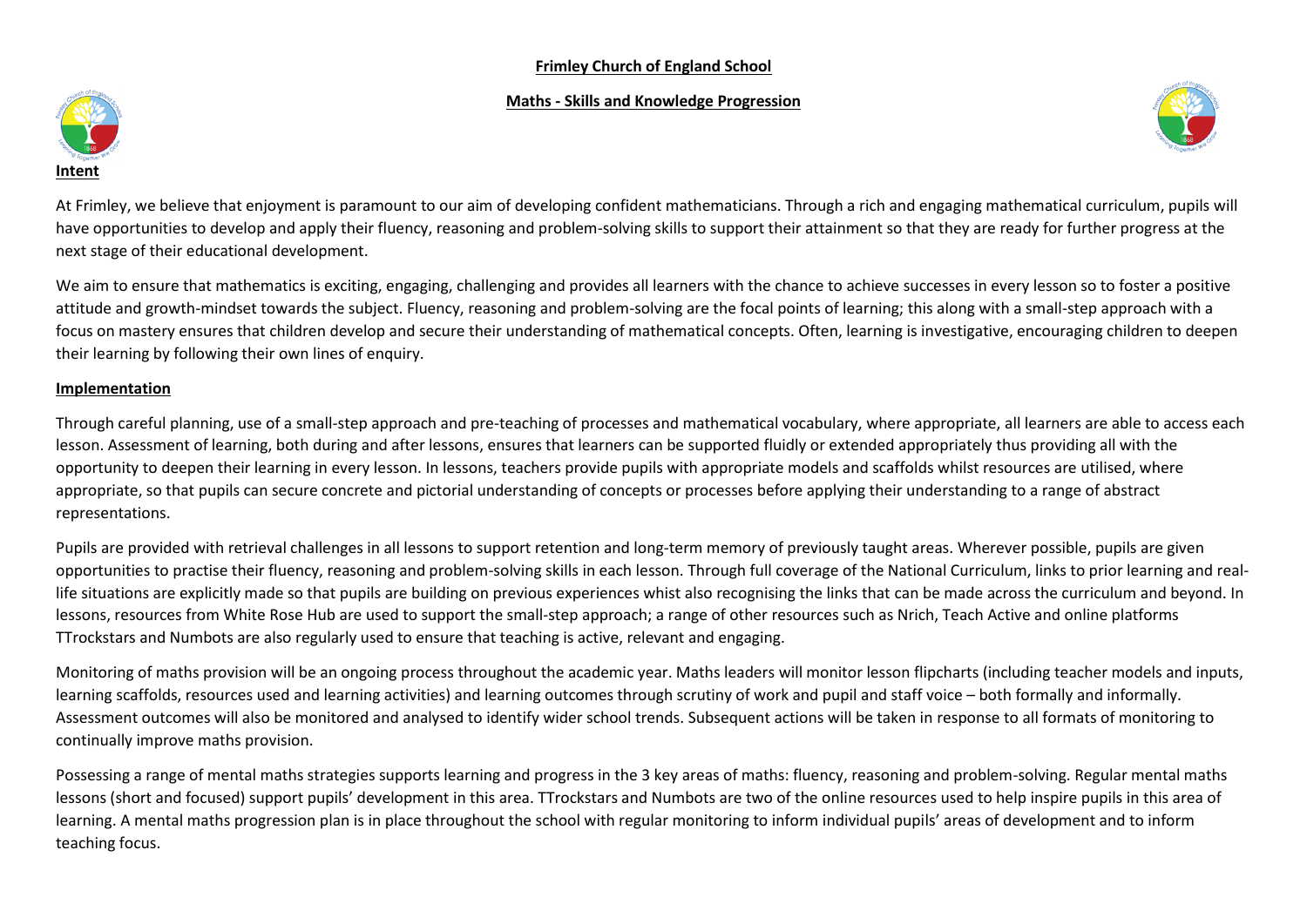Weekly MyMaths and TTrockstars tasks are set to provide pupils with the chance to consolidate the learning they have done in school, although this is optional for all year groups. Rock star of the month will be selected for each year group and announced in assembly with their photos being displayed on the maths board in the hall.

Throughout the academic year, pupils will have opportunities to attend maths competitions and the maths leaders will continue to explore and utilise opportunities to raise the profile of maths across the school.

## **Impact**

- Pupils will enjoy maths, approaching the subject with a positive attitude and growth-mindset.
- All pupils will be able to access learning and appropriate challenge for all will be provided in all lessons.
- The percentage of pupils achieving age related expectations or higher by the end of the academic year will increase thus ensuring they are ready for further progress in the next stage of their educational development.
- Pupils will have a deep understanding of the methodology in maths and be able to explain their understanding. This will develop their reasoning and problemsolving skills.
- Pupils will possess a wide range of mental strategies and will understand the importance of times tables and number bonds with the majority being able to recall all times tables by the end of Year 4.
- Mental methods will be embedded and be independently applied to solve challenging problems.
- Pupils will be able to make mathematical links to other areas of the curriculum and wider life.
- Pupils will be actively engaged in representing the school in mathematical competitions.

## **National curriculum expectations:**

Mathematics is a creative and highly inter-connected discipline that has been developed over centuries, providing the solution to some of history's most intriguing problems. It is essential to everyday life, critical to science, technology and engineering, and necessary for financial literacy and most forms of employment. A high-quality mathematics education therefore provides a foundation for understanding the world, the ability to reason mathematically, an appreciation of the beauty and power of mathematics, and a sense of enjoyment and curiosity about the subject. By the end of key stage 2, pupils are expected to know, apply and understand the matters, skills and processes as specified in the document below.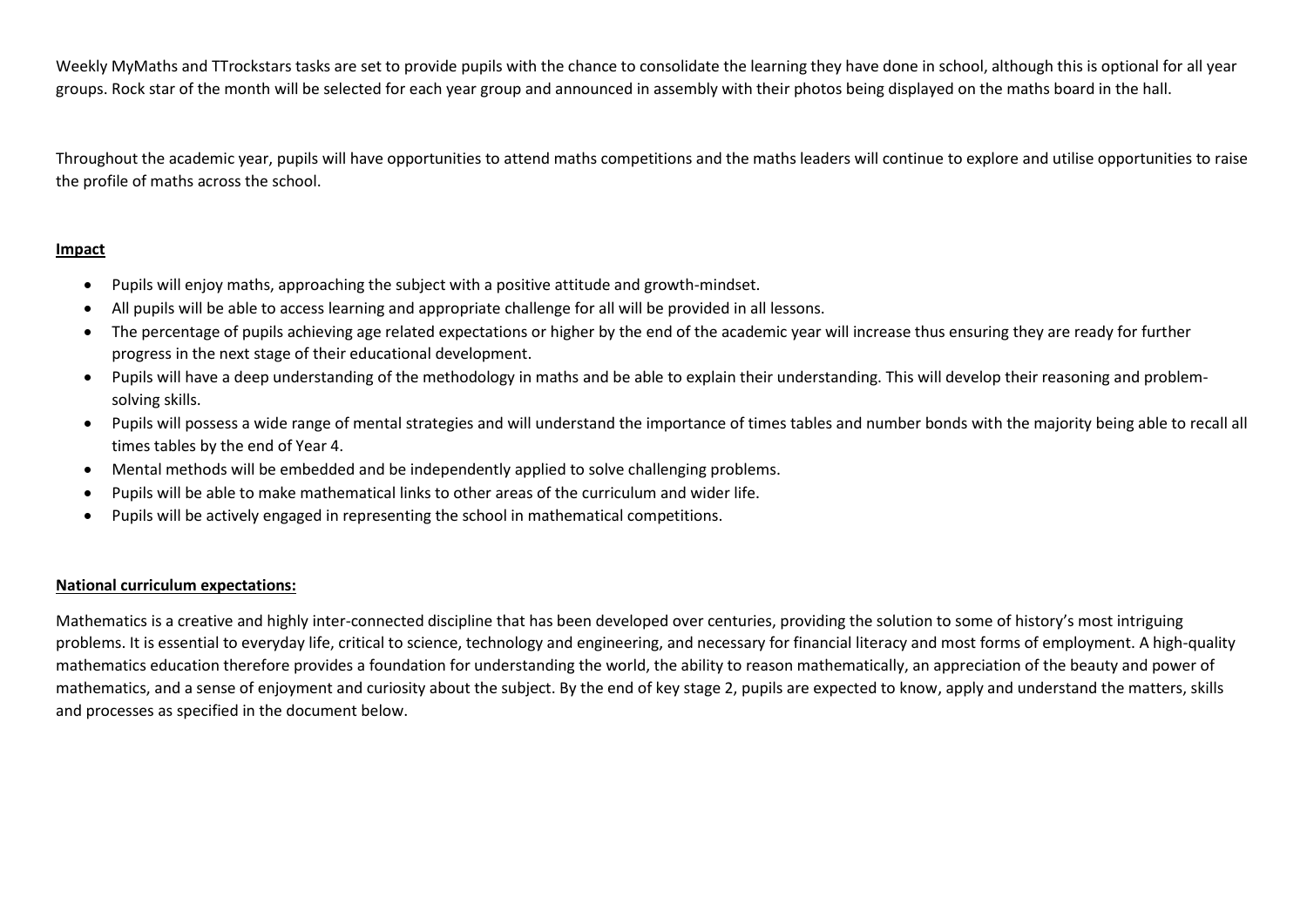## **Pupils should be taught:**

- To become fluent in the fundamentals of mathematics, including through varied and frequent practice with increasingly complex problems over time, so that pupils develop conceptual understanding and the ability to recall and apply knowledge rapidly and accurately.
- To reason mathematically by following a line of enquiry, conjecturing relationships and generalisations, and developing an argument, justification or proof using mathematical language.
- To solve problems by applying their mathematics to a variety of routine and non-routine problems with increasing sophistication, including breaking down problems into a series of simpler steps and persevering in seeking solutions.

# **What Frimley offers to its pupils:**

|                                    | Year <sub>3</sub>                                                                                                                                                                                                                                                                                                                                                                                                                                                                          | Year 4                                                                                                                                                                                                                                                                                              | Year 5                                                                                                                                                                                                                                                                                                                                                                   | Year <sub>6</sub>                                                                                                                                                                                                                                                                   |
|------------------------------------|--------------------------------------------------------------------------------------------------------------------------------------------------------------------------------------------------------------------------------------------------------------------------------------------------------------------------------------------------------------------------------------------------------------------------------------------------------------------------------------------|-----------------------------------------------------------------------------------------------------------------------------------------------------------------------------------------------------------------------------------------------------------------------------------------------------|--------------------------------------------------------------------------------------------------------------------------------------------------------------------------------------------------------------------------------------------------------------------------------------------------------------------------------------------------------------------------|-------------------------------------------------------------------------------------------------------------------------------------------------------------------------------------------------------------------------------------------------------------------------------------|
| Core<br>Knowledge                  | Number and place value<br>$\bullet$<br>Addition and subtraction<br>$\bullet$<br>Multiplication and division<br><b>Fractions</b><br>$\bullet$<br>Measurement<br>$\bullet$<br>Geometry – properties of shape<br>$\bullet$<br><b>Statistics</b><br>$\bullet$                                                                                                                                                                                                                                  | Number and place value<br>$\bullet$<br>Addition and subtraction<br>$\bullet$<br>Multiplication and division<br>Fractions (including decimals)<br>$\bullet$<br>Measurement<br>Geometry - properties of shape<br>$\bullet$<br>Geometry – position and direction<br><b>Statistics</b>                  | Number and place value<br>$\bullet$<br>Addition and subtraction<br>$\bullet$<br>Multiplication and division<br>Fractions (including decimals and<br>$\bullet$<br>percentages)<br>Measurement<br>$\bullet$<br>Geometry - properties of shape<br>$\bullet$<br>Geometry - position and direction<br>$\bullet$                                                               | Number and place value<br>$\bullet$<br>Addition and subtraction<br>$\bullet$<br>Multiplication and division<br>Fractions (including decimals and<br>$\bullet$<br>percentages)<br>Measurement<br>$\bullet$<br>Geometry – properties of shape<br>Geometry - position and<br>direction |
| Number and<br>Place value          | Count from 0 in multiples of 4, 8, 50<br>$\bullet$<br>and 100<br>Find 10 or 100 more or less than a<br>$\bullet$<br>given number<br>Recognise the place value of each<br>$\bullet$<br>digit in a three digit number<br>Compare and order numbers up to<br>$\bullet$<br>1000.<br>Identify, represent and estimate<br>$\bullet$<br>numbers using different<br>representations.<br>Read and write numbers up to 1000<br>$\bullet$<br>in numerals and in words.<br>Solve problems<br>$\bullet$ | Numbers up to 4 digits<br>$\bullet$<br>Introduction to decimals<br>$\bullet$<br>Find 1000 more or less than a given<br>$\bullet$<br>number. Count backwards through<br>and past zero<br>Round to the nearest 10, 100 or<br>$\bullet$<br>1000 & solve problems<br>Roman numerals to 100<br>$\bullet$ | Numbers up to 1,000,000<br>$\bullet$<br>Count forwards or backwards in<br>$\bullet$<br>steps of powers of 10 for any given<br>number up to 1 000 000<br>Problems involving negative<br>numbers<br>Round to the nearest 10 000 and 100<br>$\bullet$<br>000<br>Roman numerals to 1000 and<br>$\bullet$<br>recognise years<br>Prime numbers, prime factors and<br>composite | Numbers up to 10 000 000                                                                                                                                                                                                                                                            |
| <b>Addition and</b><br>subtraction | Add and subtract numbers mentally,<br>including:<br>a three-digit number and ones<br>a three-digit number and tens.                                                                                                                                                                                                                                                                                                                                                                        | Add and subtract numbers with up<br>$\bullet$<br>to 4 digits                                                                                                                                                                                                                                        | Add and subtract whole numbers<br>$\bullet$<br>with more than 4 digits (and<br>mentally)                                                                                                                                                                                                                                                                                 | <b>BIDMAS</b><br>$\bullet$                                                                                                                                                                                                                                                          |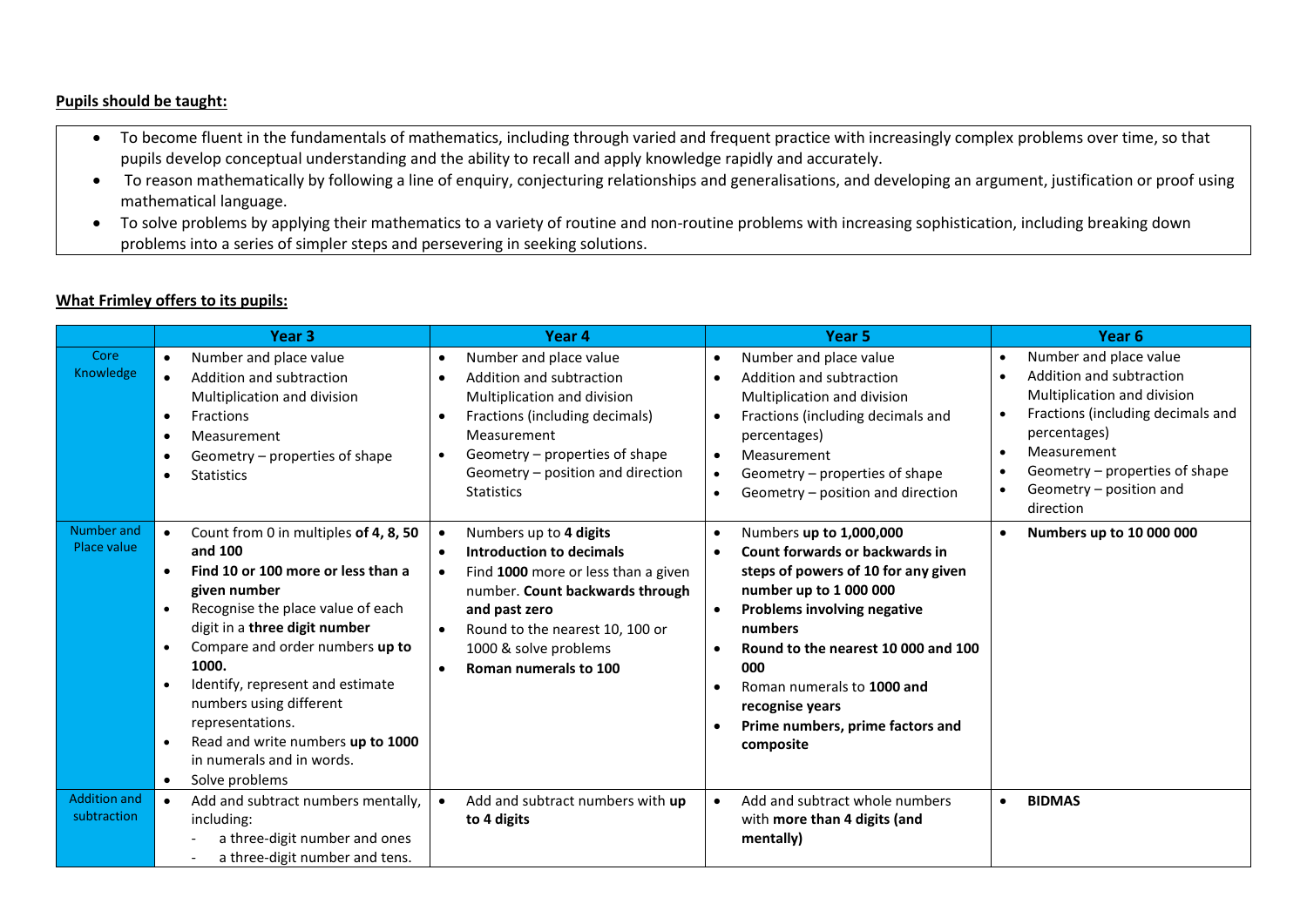| Multiplication                                   | a three-digit number and<br>hundreds<br><b>Columnar addition and subtraction</b><br>$\bullet$<br>$-$ up to 3 digits<br><b>Estimate</b> the answer to a calculation<br>$\bullet$<br>and use inverse operations to check<br>answers<br>Solve problems, including missing<br>$\bullet$<br>number problems, using number<br>facts, place value, and more<br>complex addition and subtraction<br>Recall and use multiplication and<br>$\bullet$                                                                  | 2 step +/- problems deciding which<br>$\bullet$<br>operations & methods to use/ why<br>Count in multiples of 6,7,9,25,1000<br>$\bullet$                                                                                                                                                                                                                                                                                                                                                      | Multiply numbers up to 4 digits by a                                                                                                                                                                                                                                                                                                                                                                                                                                                | Multiply one-digit numbers with<br>$\bullet$                                                                                                                                                                                                                                                                                 |
|--------------------------------------------------|-------------------------------------------------------------------------------------------------------------------------------------------------------------------------------------------------------------------------------------------------------------------------------------------------------------------------------------------------------------------------------------------------------------------------------------------------------------------------------------------------------------|----------------------------------------------------------------------------------------------------------------------------------------------------------------------------------------------------------------------------------------------------------------------------------------------------------------------------------------------------------------------------------------------------------------------------------------------------------------------------------------------|-------------------------------------------------------------------------------------------------------------------------------------------------------------------------------------------------------------------------------------------------------------------------------------------------------------------------------------------------------------------------------------------------------------------------------------------------------------------------------------|------------------------------------------------------------------------------------------------------------------------------------------------------------------------------------------------------------------------------------------------------------------------------------------------------------------------------|
| and Division                                     | division facts for the 3, 4 and 8<br>multiplication tables.<br>Use $x$ , $\div$ and = to write statements<br><b>Multiplication of two-digit</b><br>$\bullet$<br>numbers times one-digit numbers,<br>using mental and progressing to<br>formal written methods.<br>Recognise odd and even numbers<br>$\bullet$<br>$\bullet$<br>Solve problems, including missing<br>number problems, involving<br>multiplication and division.                                                                               | Find the effect of dividing a one- or<br>$\bullet$<br>two-digit number by 10 and 100<br>$\bullet$<br>Multiplication and division facts up<br>to $12 \times 12$<br>$\bullet$<br>Multiplying together three<br>numbers<br><b>Factor pairs</b><br>$\bullet$<br>Multiply 3-digit numbers by a 1-<br>$\bullet$<br>digit<br>$\bullet$<br>Harder correspondence problems<br>such as n objects are connected to<br>m objects                                                                         | one- or two digit<br>Divide numbers up to 4 digits by a<br>one-digit number<br>Multiply and divide decimal numbers<br>$\bullet$<br>by 10, 100 and 1000<br><b>Squared and cubed numbers</b><br>$\bullet$<br><b>Common factors of two numbers</b><br>$\bullet$<br><b>Multi-step problems</b><br>$\bullet$                                                                                                                                                                             | up to two decimal places by<br>whole numbers<br>Multiply multi-digit numbers up<br>to 4 digits (long multiplication)<br>Short and long division 4 divided<br>by 2 digits (with decimals)<br>Interpret remainders to context<br>Use estimation to check answers<br>$\bullet$<br>to calculations<br><b>BIDMAS</b><br>$\bullet$ |
| Fractions,<br>Decimals and<br><b>Percentages</b> | Count up and down in tenths;<br>Recognise, find and write and use<br>fractions of a discrete set of objects:<br>unit fractions and non-unit fractions<br>with small denominators<br>Recognise and show, using<br>$\bullet$<br>diagrams, equivalent fractions with<br>small denominators<br>Add and subtract fractions with the<br>same denominator <1<br>Compare and order unit fractions,<br>and fractions with the same<br>denominators.<br>Solve problems that involve all of<br>$\bullet$<br>the above. | <b>Common equivalent fractions</b><br>$\bullet$<br>Count up and down in hundredths<br>$\bullet$<br><b>Recognise and write decimal</b><br>$\bullet$<br>equivalents of any number of<br>tenths or hundredths<br>$\bullet$<br><b>Recognise and write decimal</b><br>equivalents to 1/4, 1/2 and 3/4<br>Solve simple measure and money<br>$\bullet$<br>problems involving fractions and<br>decimals to two decimal places<br>Round decimals with 1dp to the<br>$\bullet$<br>nearest whole number | Scaling by simple fractions and<br>problems involving simple rates<br>Compare, order, add and subtract<br>fractions with the same multiple<br>denominators<br><b>Convert mixed numbers and</b><br>$\bullet$<br>improper fractions<br>Multiply proper fractions and mixed<br>numbers by whole numbers<br>Equivalences between tenths,<br>$\bullet$<br>hundredths and thousandths<br>Read, write, order and compare 3dp<br>$\bullet$<br>Decimal/ percentage equivalences<br>$\bullet$ | Fraction, decimal and percentage<br>equivalences<br>Use common factors to simplify<br>$\bullet$<br>fractions<br>Compare and order fractions > 1<br>$\bullet$<br><b>Add and mixed numbers</b><br>Multiply simple pairs of proper<br>fractions<br>Divide proper fractions by whole<br>numbers                                  |
| <b>Measurement</b>                               | Measure, compare, add and<br>$\bullet$<br>subtract metric measures.                                                                                                                                                                                                                                                                                                                                                                                                                                         | Convert between different units of<br>$\bullet$<br>measure                                                                                                                                                                                                                                                                                                                                                                                                                                   | <b>Metric and imperial units</b><br>$\bullet$<br>Calculate and compare the area of<br>rectangles                                                                                                                                                                                                                                                                                                                                                                                    | Convert between miles and<br>$\bullet$<br>kilometres                                                                                                                                                                                                                                                                         |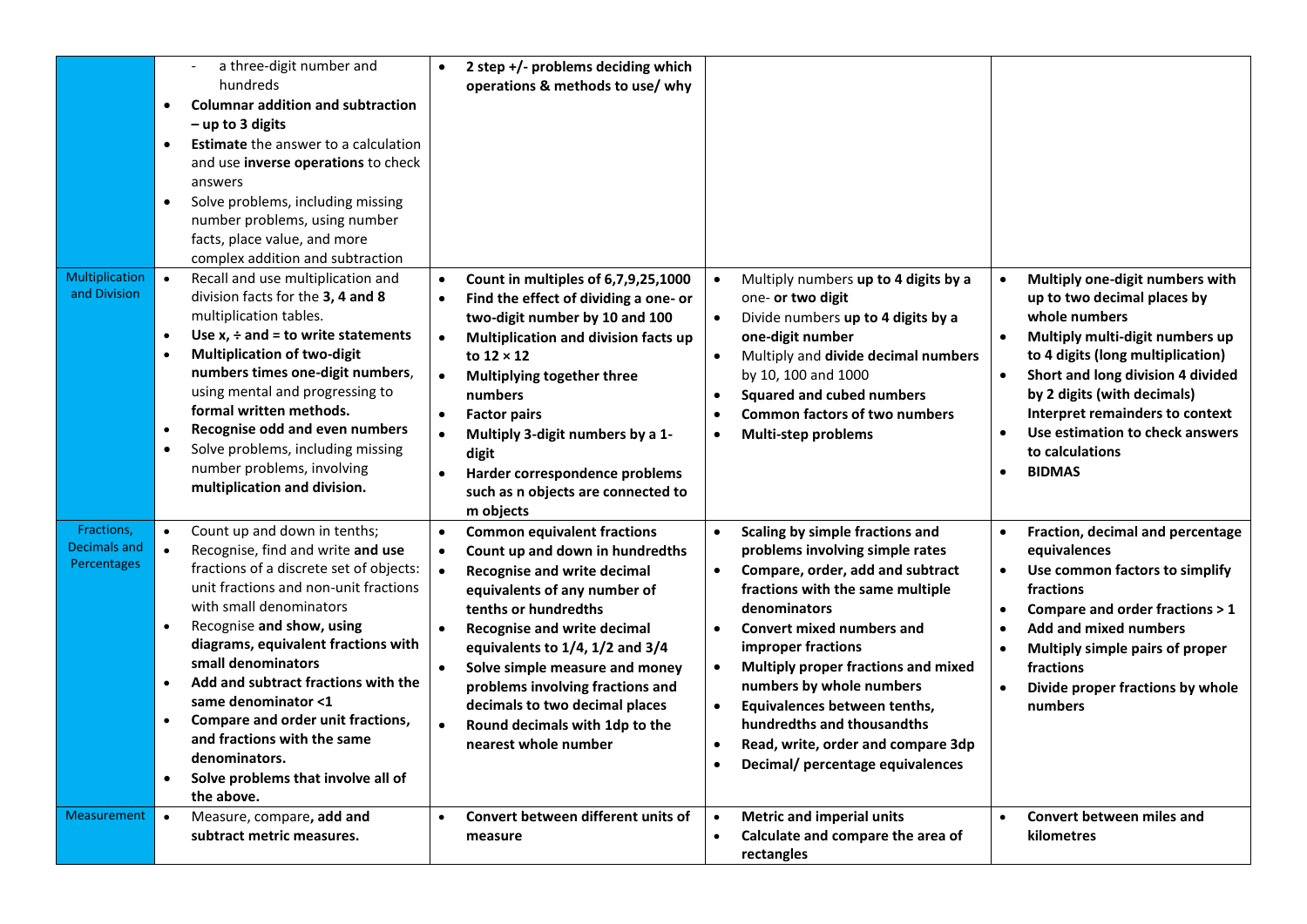|                       | Measure the perimeter of simple 2-<br>D shapes.<br>Add and subtract amounts of<br>$\bullet$<br>money to give change, using both £<br>and p<br>Tell and write the time from an<br>$\bullet$<br>analogue clock with accuracy of<br>minutes including using Roman<br>numerals from I to XII, and 12-hour<br>and 24-hour clocks<br>Record and compare time in terms<br>$\bullet$<br>of seconds, minutes and hours<br>Use vocabulary such as o'clock,<br>$\bullet$<br>a.m/p.m., morning, afternoon,<br>noon and midnight<br>Know the number of seconds in a<br>$\bullet$<br>minute and the number of days in<br>each month, year and leap year<br>$\bullet$<br><b>Compare durations of events</b> | Measure and calculate the<br>$\bullet$<br>perimeter of a rectilinear figure<br>$\bullet$<br><b>Compare and calculate different</b><br>measures, including money                                                                                                                                                     | Volume<br>Converting between units of time<br>Use all four operations using decimal<br>notation                                                                                                                                                         | Same areas can have different<br>perimeters and vice versa<br>Formulae for area and volume of<br>shapes<br>Area of parallelograms and<br>triangles                      |
|-----------------------|----------------------------------------------------------------------------------------------------------------------------------------------------------------------------------------------------------------------------------------------------------------------------------------------------------------------------------------------------------------------------------------------------------------------------------------------------------------------------------------------------------------------------------------------------------------------------------------------------------------------------------------------------------------------------------------------|---------------------------------------------------------------------------------------------------------------------------------------------------------------------------------------------------------------------------------------------------------------------------------------------------------------------|---------------------------------------------------------------------------------------------------------------------------------------------------------------------------------------------------------------------------------------------------------|-------------------------------------------------------------------------------------------------------------------------------------------------------------------------|
| Geometry              | Draw 2-D shapes and make 3-D<br>$\bullet$<br>shapes using modelling materials<br>Recognise 3-D shapes in different<br>$\bullet$<br>orientations and describe them.<br>Recognise angles as a property of<br>$\bullet$<br>shape or a description of a turn.<br>Identify right angles and discuss<br>$\bullet$<br>rotation in terms of '1/4 turns' etc.<br>Identify whether angles are greater<br>$\bullet$<br>than or less than a right angle.<br>Identify horizontal and vertical lines<br>$\bullet$<br>and pairs of perpendicular and<br>parallel lines.                                                                                                                                     | Geometry - position and direction<br>$\bullet$<br>Plot points and draw sides to<br>$\bullet$<br>complete a given polygon<br>Describe positions on a 2- D grid<br>$\bullet$<br><b>Translations</b><br>$\bullet$<br>$\bullet$<br>Complete a simple symmetric<br>figure with respect to a specific line<br>of symmetry | Estimate and compare angles in<br>$\bullet$<br>degrees<br>Draw and measure angles in degrees<br>Use the properties of rectangles to<br>deduce related facts<br>Distinguish between regular and<br>$\bullet$<br>irregular polygons based on<br>reasoning | Make nets<br>$\bullet$<br>Calculate angles in any triangles,<br>quadrilaterals, and regular<br>polygons (and missing angles)<br>Illustrate and name parts of<br>circles |
| <b>Statistics</b>     | Interpret and present data using bar<br>$\bullet$<br>charts, pictograms and tables<br>Solve one-step and two step<br>$\bullet$<br>questions using information<br>presented in scaled bar charts and<br>pictograms and tables.                                                                                                                                                                                                                                                                                                                                                                                                                                                                |                                                                                                                                                                                                                                                                                                                     | Introducing a line graph<br>Complete, read and interpret<br>information on timetables                                                                                                                                                                   | Interpret and construct pie<br>$\bullet$<br>charts<br>Calculate and interpret the mean<br>$\bullet$                                                                     |
| Ratio &<br>proportion |                                                                                                                                                                                                                                                                                                                                                                                                                                                                                                                                                                                                                                                                                              |                                                                                                                                                                                                                                                                                                                     |                                                                                                                                                                                                                                                         | <b>Ratio and proportion</b><br>$\bullet$                                                                                                                                |
| Algebra               |                                                                                                                                                                                                                                                                                                                                                                                                                                                                                                                                                                                                                                                                                              |                                                                                                                                                                                                                                                                                                                     |                                                                                                                                                                                                                                                         | Algebra                                                                                                                                                                 |
| <b>Skills</b>         | Collaboration                                                                                                                                                                                                                                                                                                                                                                                                                                                                                                                                                                                                                                                                                | Collaboration                                                                                                                                                                                                                                                                                                       | Collaboration                                                                                                                                                                                                                                           | Collaboration                                                                                                                                                           |